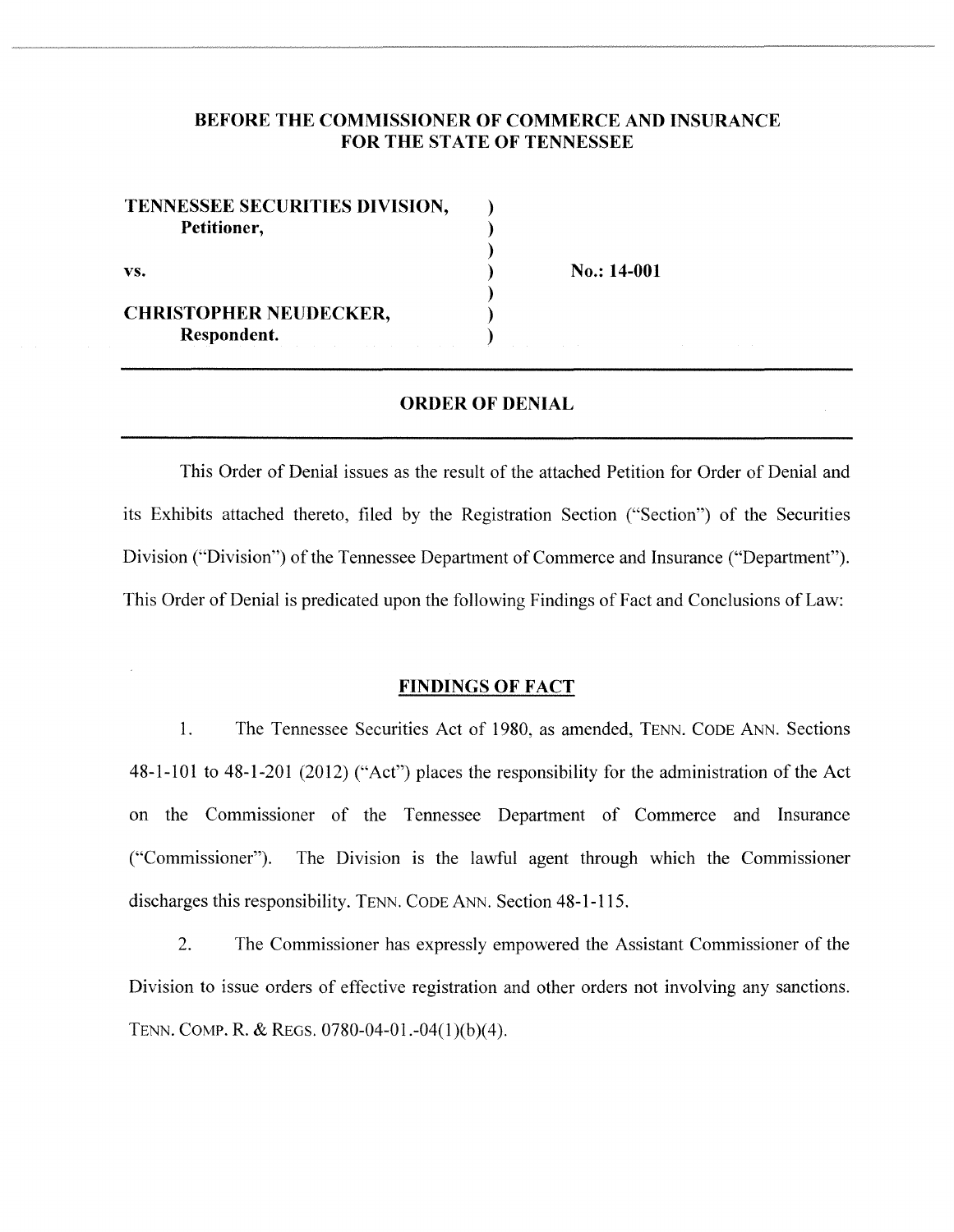3. The Division is the lawful agent through which the Commissioner administers the Act and it is authorized to bring this action based on the finding that such action is in the public interest, necessary for the protection of investors, and consistent with the purposes fairly intended by the policy and provisions of the Act. TENN. CODE ANN. Section 48-1-116.

4. Respondent Christopher L. Neudecker (CRD # 3181809) is a resident of the state of Tennessee residing at 10012 Dropseed Drive, Lakeland, Tennessee 38002. Mr. Neudecker is not currently registered with the Division as a Broker-Dealer, Broker-Dealer Agent, Investment Adviser, or Investment Adviser Representative, however, an application for Investment Adviser Representative through Lakeshore Capital Management, LLC (CRD # 167217) is pending. In addition, Mr. Neudecker is recorded as Chief Executive Officer, Chief Investment Officer, and Chief Compliance Officer of Lakeshore which is a registered Investment Adviser firm in the state of Tennessee with a principal place of business located at 10012 Dropseed Drive, Lakeland, Tennessee 38002.

5. In 2013, Mr. Neudecker began the process of registering with the Division as an Investment Adviser Representative. His registration status remains pending and, as a result, he is at all relevant times not yet individually registered as an Investment Adviser Representative in Tennessee.

6. On or around August 21, 2013, Lakeshore successfully attained registration in Tennessee.

7. Ashland Partners & Company, LLP ("Ashland") is an accounting firm with its principal place of business in Jacksonville, Oregon. Ashland provides Global Investment Performance Standard ("GIPS") accounting evaluations in compliance consultation and verification services to investment management enterprises.

2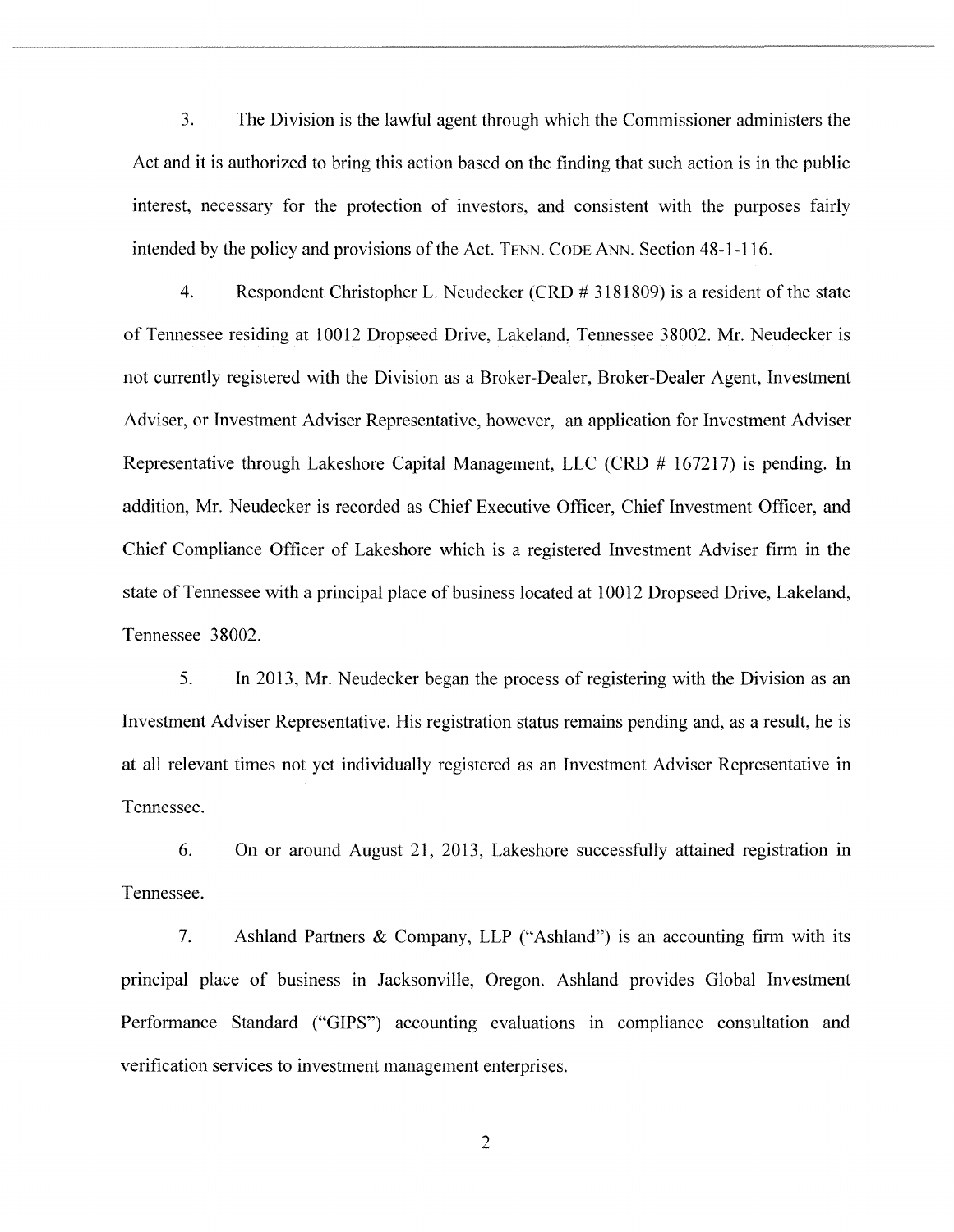8. On or around July 18, 2013, Mr. Neudecker solicited Hamersley Partners, a broker-dealer with its principle place of business in Boston, Massachusetts, via electronic mail proposing specific investment plans, revenue splits, and investment durations. Included in this message as electronic attachments or uniform resource locator ("URL") addresses were a number of informational documents expounding various investment strategies and information, including an "Independent Accountant's Verification and Performance Examination Report" ("Report") purportedly written and executed by Ashland. The Report is signed with the company's name, as opposed to the signature of any individual employee. On or around July 19, 2013, Andrew Phillips, an executive with Hamersley Partners, forwarded this message to Ashland after noticing typographical errors and unusual graphical formatting.

9. On or around July 19, 2013, Mr. Millard, a partner with Ashland, contacted the Division regarding receipt by Hamersley Partners of the Report purportedly written and executed by Ashland. In reality, the analysis and Report were not written or executed by Ashland, and neither Mr. Neudecker nor Lakeshore is presently or has ever been a client of Ashland.

#### **CONCLUSIONS OF LAW**

### *Respondent's Solicitations as an Unregistered Investment Adviser Constitute a Violation of the Act and Warrants this Order of Denial*

10. The Assistant Commissioner finds that the Division is authorized to bring this action based on her finding that the action is in the public interest, necessary for the protection of investors, and consistent with the purposes fairly intended by the policy and provisions of the Act. TENN. CODE ANN. Section 48-1-116.

11. The facts as stated above demonstrate that the Respondent, who is not registered with the Division as an Investment Adviser Representative, solicited or offered his investment

3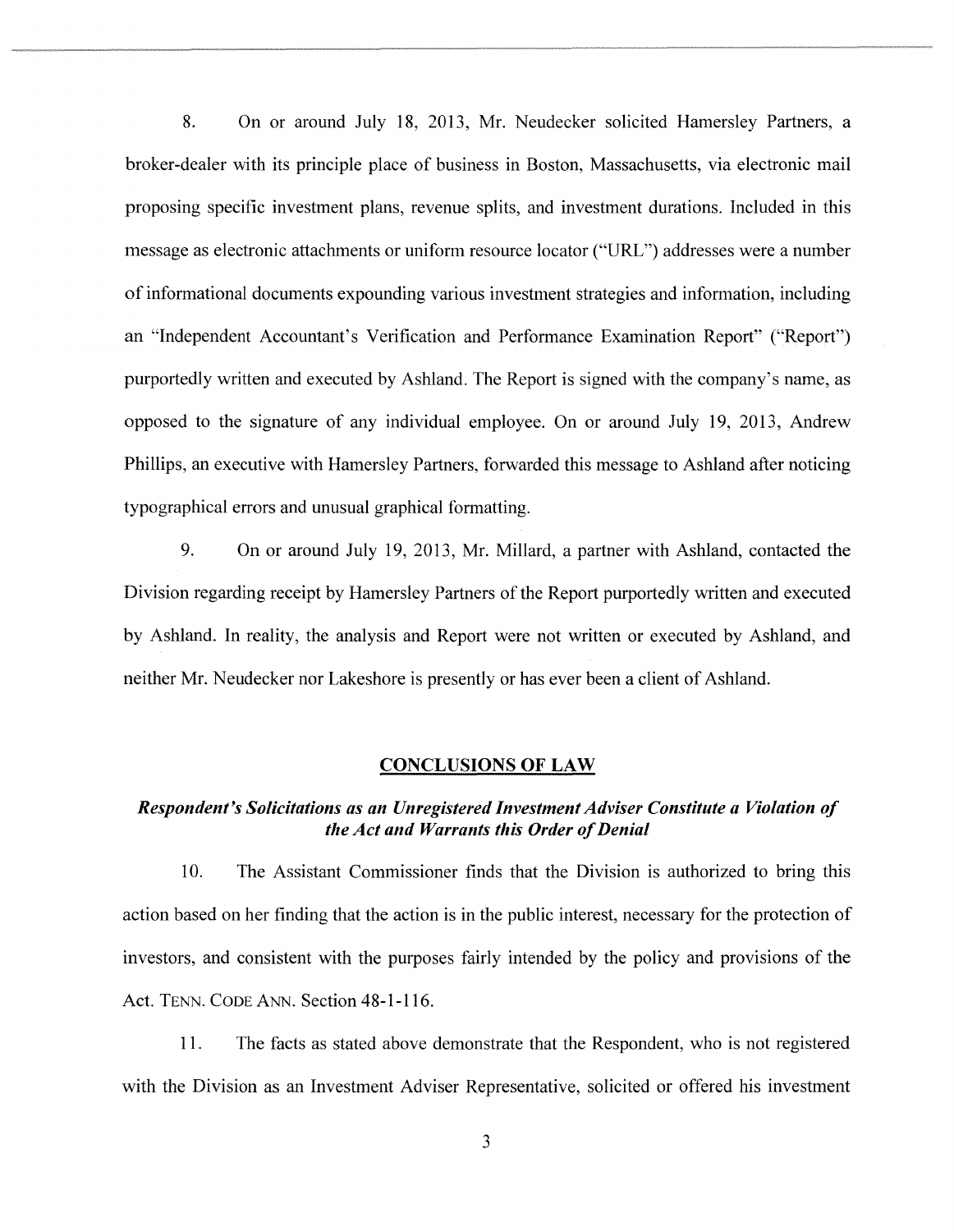advisory services in violation of the Act.

12. Respondent's violative conduct provides grounds pursuant to TENN. CoDE ANN. 48-1-112(a) for the entry of an Order of Denial of the Respondent's application for registration as an Investment Adviser Representative in Tennessee.

### *Respondent's Utilization of Fraudulent or Forged Documents in the Solicitation of his Investment Adviser Representative Services Constitutes a Violation of the Act and Warrants this Order of Denial*

13. The facts as stated above demonstrate that the Respondent utilized a forged or fraudulent document in the offer of Investment Adviser services in violation of the Act.

14. Respondent's violative conduct provides grounds pursuant to TENN. CODE ANN.

48-1-112( a) for the entry of an Order of Denial of Respondent's application for registration as an Investment Adviser Representative in Tennessee.

#### **ORDER**

### **NOW, THEREFORE,** in consideration of the foregoing, it is **ORDERED** that:

1. Christopher L. Neudecker's (CRD # 3181809) application for registration

as an Investment Adviser Representative of Lakeshore Capital Management, LLC (CRD

# 167217) in the State of Tennessee is **DENIED**.

2. You are advised that you have the right to a hearing as to all matters raised

in this Order of Denial. If you wish to exercise your right to a hearing, please notify:

# **DAPHNE D. SMITH ASSISTANT COMMISSIONER FOR SECURITIES STATE OF TENNESSEE DEPARTMENT OF COMMERCE AND INSURANCE DAVY CROCKETT TOWER, 8<sup>TH</sup> FLOOR 500 JAMES ROBERTSON PARKWAY NASHVILLE, TENNESSEE 37243**